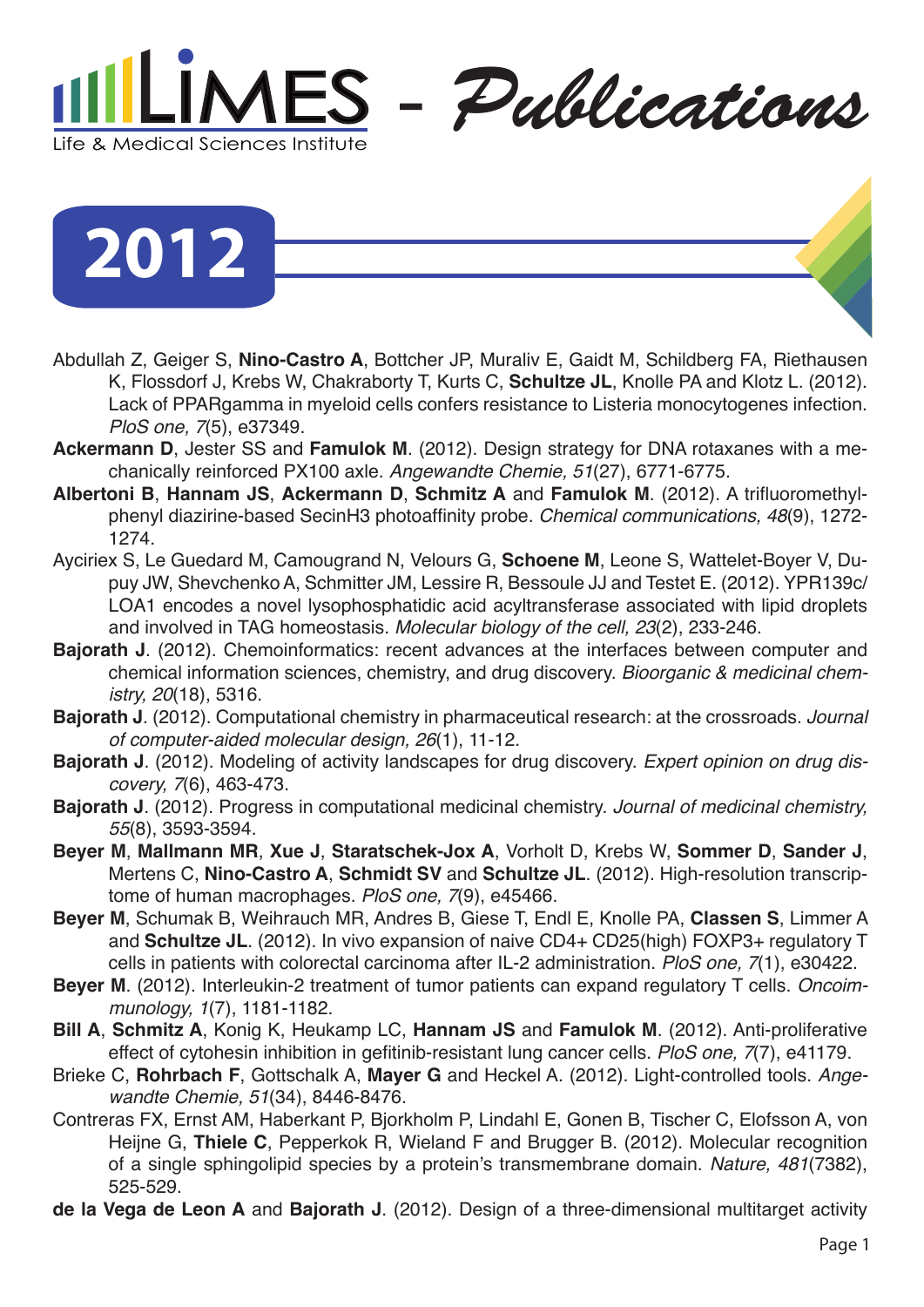landscape. *Journal of chemical information and modeling, 52*(11), 2876-2883.

- **Debey-Pascher S**, **Chen J**, **Voss T** and **Staratschek-Jox A**. (2012). Blood-based miRNA preparation for noninvasive biomarker development. *Methods in molecular biology, 822*, 307-338.
- **Degen J**, Dublin P, Zhang J, **Dobrowolski R**, **Jokwitz M**, Karram K, Trotter J, Jabs R, **Willecke K**, Steinhauser C and Theis M. (2012). Dual reporter approaches for identification of Cre efficacy and astrocyte heterogeneity. FASEB journal: official publication of the Federation of American *Societies for Experimental Biology, 26*(11), 4576-4583.
- **Dimova D** and **Bajorath J**. (2012). Computational chemical biology: identification of small molecular probes that discriminate between members of target protein families. *Chemical biology & drug design, 79*(4), 369-375.
- **Dimova D**, **Hu Y** and **Bajorath J**. (2012). Matched molecular pair analysis of small molecule microarray data identifies promiscuity cliffs and reveals molecular origins of extreme compound promiscuity. *Journal of medicinal chemistry, 55*(22), 10220-10228.
- **Dimova D**, **Iyer P**, **Vogt M**, Totzke F, Kubbutat MH, Schachtele C, Laufer S and **Bajorath J**. (2012). Assessing the target differentiation potential of imidazole-based protein kinase inhibitors. *Journal of medicinal chemistry, 55*(24), 11067-11071.
- Ernst AM, Contreras FX, **Thiele C**, Wieland F and Brugger B. (2012). Mutual recognition of sphingolipid molecular species in membranes. *Biochimica et biophysica acta, 1818*(11), 2616-2622.
- Everts B, Hussaarts L, Driessen NN, Meevissen MH, Schramm G, van der Ham AJ, van der Hoeven B, Scholzen T, **Burgdorf S**, Mohrs M, Pearce EJ, Hokke CH, Haas H, Smits HH and Yazdanbakhsh M. (2012). Schistosome-derived omega-1 drives Th2 polarization by suppressing protein synthesis following internalization by the mannose receptor. *The Journal of experimental medicine, 209*(10), 1753-1767, S1751.
- Fehrenschild D, Galli U, **Breiden B**, Bloch W, Schettina P, Brodesser S, Michels C, Gunschmann C, **Sandhoff K**, Niessen CM and Niemann C. (2012). TCF/Lef1-mediated control of lipid metabolism regulates skin barrier function. *The Journal of investigative dermatology, 132*(2), 337-345.
- Frank M, Wirth A, Andrie RP, Kreuzberg MM, Dobrowolski R, Seifert G, Offermanns S, Nickenig G, **Willecke K** and Schrickel JW. (2012). Connexin45 provides optimal atrioventricular nodal conduction in the adult mouse heart. *Circulation research, 111*(12), 1528-1538.
- Ginkel C, Hartmann D, vom Dorp K, Zlomuzica A, Farwanah H, Eckhardt M, Sandhoff R, **Degen J**, Rabionet M, Dere E, Dormann P, **Sandhoff K** and **Willecke K**. (2012). Ablation of neuronal ceramide synthase 1 in mice decreases ganglioside levels and expression of myelin-associated glycoprotein in oligodendrocytes. *The Journal of biological chemistry, 287*(50), 41888- 41902.
- **Gupta-Ostermann D** and **Bajorath J**. (2012). Identification of multitarget activity ridges in highdimensional bioactivity spaces. *Journal of chemical information and modeling, 52*(10), 2579- 2586.
- **Gupta-Ostermann D**, **Hu Y** and **Bajorath J**. (2012). Introducing the LASSO graph for compound data set representation and structure-activity relationship analysis. *Journal of medicinal chemistry, 55*(11), 5546-5553.
- **Gupta-Ostermann D**, **Wawer M**, **Wassermann AM** and **Bajorath J**. (2012). Graph mining for SAR transfer series. *Journal of chemical information and modeling, 52*(4), 935-942.
- **Hagen-Euteneuer N**, **Lutjohann D**, **Park H**, Merrill AH, Jr. and **van Echten-Deckert G**. (2012). Sphingosine 1-phosphate (S1P) lyase deficiency increases sphingolipid formation via recycling at the expense of de novo biosynthesis in neurons. *The Journal of biological chemistry, 287*(12), 9128-9136.
- **Heikamp K** and **Bajorat J**. (2012). Fingerprint design and engineering strategies: rationalizing and improving similarity search performance. *Future medicinal chemistry, 4*(15), 1945-1959.
- **Heikamp K**, **Hu X**, **Yan A** and **Bajorath J**. (2012). Prediction of activity cliffs using support vector machines. *Journal of chemical information and modeling, 52*(9), 2354-2365.
- **Hons M**, **Niebel B**, **Karnowski N**, **Weiche B** and **Famulok M**. (2012). Pan-selective aptamers for the family of small GTPases. *Chembiochem : a European journal of chemical biology, 13*(10),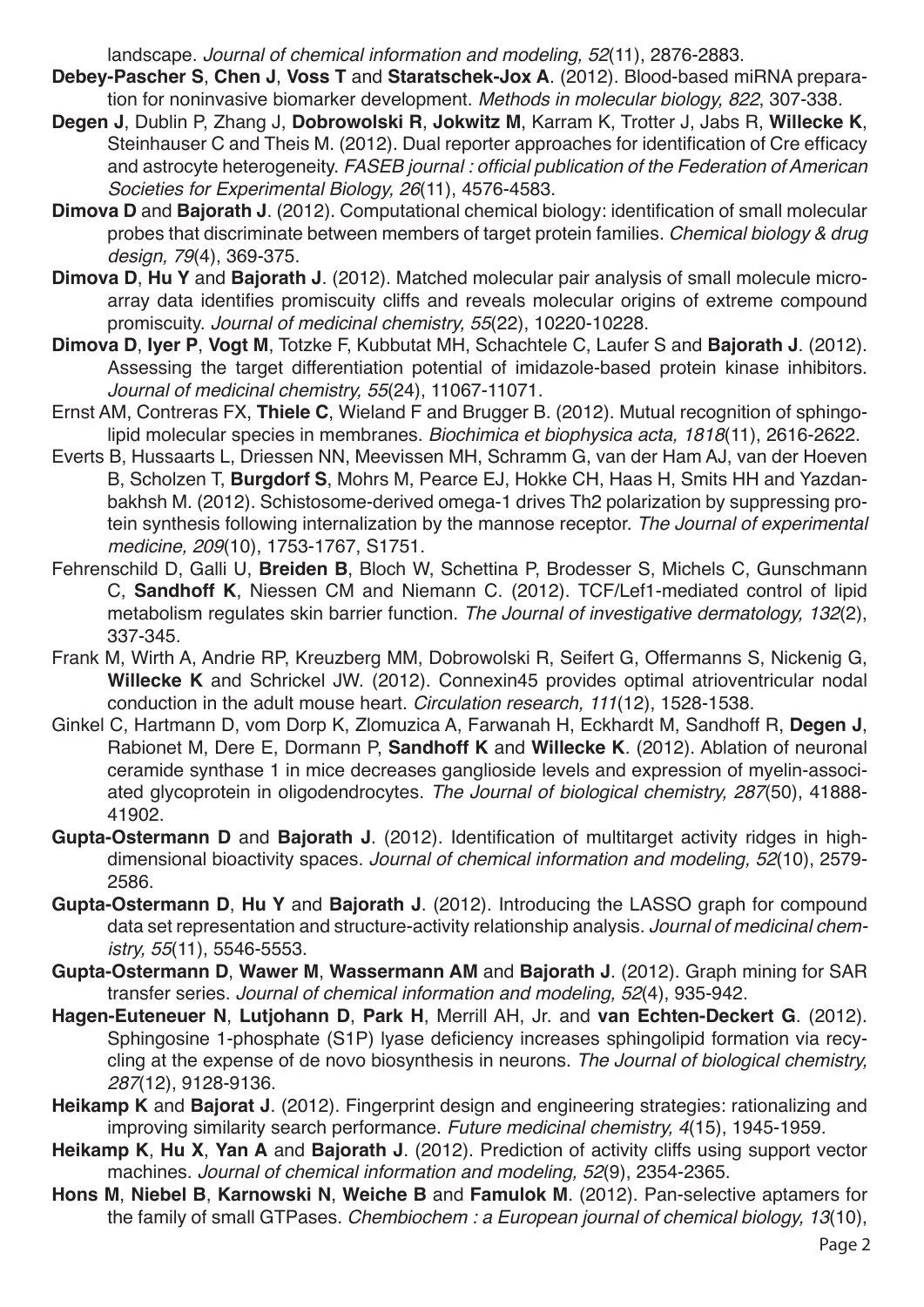1433-1437.

- **Hu X**, **Hu Y**, **Vogt M**, **Stumpfe D** and **Bajorath J**. (2012). MMP-Cliffs: systematic identification of activity cliffs on the basis of matched molecular pairs. *Journal of chemical information and modeling, 52*(5), 1138-1145.
- **Hu Y** and **Bajorath J**. (2012). Exploration of 3D activity cliffs on the basis of compound binding modes and comparison of 2D and 3D cliffs. *Journal of chemical information and modeling, 52*(3), 670-677.
- **Hu Y** and **Bajorath J**. (2012). Extending the activity cliff concept: structural categorization of activity cliffs and systematic identification of different types of cliffs in the ChEMBL database. *Journal of chemical information and modeling, 52*(7), 1806-1811.
- **Hu Y** and **Bajorath J**. (2012). Growth of ligand-target interaction data in ChEMBL is associated with increasing and activity measurement-dependent compound promiscuity. *Journal of chemical information and modeling, 52*(10), 2550-2558.
- **Hu Y** and **Bajorath J**. (2012). Rationalizing structure and target relationships between current drugs. *The AAPS journal, 14*(4), 764-771.
- **Hu Y**, **Furtmann N**, Gutschow M and **Bajorath J**. (2012). Systematic identification and classification of three-dimensional activity cliffs. *Journal of chemical information and modeling, 52*(6), 1490-1498.
- Ihler F, Vetter EV, Pan J, Kammerer R, **Debey-Pascher S**, **Schultze JL**, Zimmermann W and Enders G. (2012). Expression of a neuroendocrine gene signature in gastric tumor cells from CEA 424-SV40 large T antigen-transgenic mice depends on SV40 large T antigen. *PloS one, 7*(1), e29846.
- Ilchmann A, Krause M, Heilmann M, **Burgdorf S**, Vieths S and Toda M. (2012). Impact of culture medium on maturation of bone marrow-derived murine dendritic cells via the aryl hydrocarbon receptor. *Molecular immunology, 51*(1), 42-50.
- **Iyer P**, **Dimova D**, **Vogt M** and **Bajorath J**. (2012). Navigating high-dimensional activity landscapes: design and application of the ligand-target differentiation map. *Journal of chemical information and modeling, 52*(8), 1962-1969.
- Jaspers MH, Nolde K, **Behr M**, Joo SH, Plessmann U, Nikolov M, Urlaub H and **Schuh R**. (2012). The claudin Megatrachea protein complex. *The Journal of biological chemistry, 287*(44), 36756-36765.
- Jennemann R, Rabionet M, Gorgas K, Epstein S, Dalpke A, Rothermel U, Bayerle A, van der Hoeven F, **Imgrund S**, Kirsch J, Nickel W, **Willecke K**, Riezman H, Grone HJ and Sandhoff R. (2012). Loss of ceramide synthase 3 causes lethal skin barrier disruption. *Human molecular genetics, 21*(3), 586-608.
- Jobs A, Schmidt K, Schmidt VJ, **Lubkemeier I**, van Veen TA, Kurtz A, **Willecke K** and de Wit C. (2012). Defective Cx40 maintains Cx37 expression but intact Cx40 is crucial for conducted dilations irrespective of hypertension. *Hypertension, 60*(6), 1422-1429.
- Khodosevich K, Zuccotti A, Kreuzberg MM, Le Magueresse C, **Frank M**, **Willecke K** and Monyer H. (2012). Connexin45 modulates the proliferation of transit-amplifying precursor cells in the mouse subventricular zone. *Proceedings of the National Academy of Sciences of the United States of America, 109*(49), 20107-20112.
- Knapp A, Czech U, Goralska J, Sliwa A, Gruca A, Kiec-Wilk B, Awsiuk M, **Thiele C**, Dudek W and Dembinska-Kiec A. (2012). Influence of fatty acids on mitochondrial metabolism of adipocyte progenitors and endothelial cells. *Archives of physiology and biochemistry, 118*(3), 128-134.
- **Kohler T**, Reizis B, Johnson RS, **Weighardt H** and **Forster I**. (2012). Influence of hypoxia-inducible factor 1alpha on dendritic cell differentiation and migration. *European journal of immunology, 42*(5), 1226-1236.
- **Kuerschner L**, Richter D, Hannibal-Bach HK, Gaebler A, Shevchenko A, Ejsing CS and **Thiele C**. (2012). Exogenous ether lipids predominantly target mitochondria. *PloS one, 7*(2), e31342.
- **Li J**, Malaby AW, **Famulok M**, Sabe H, Lambright DG and Hsu VW. (2012). Grp1 plays a key role in linking insulin signaling to glut4 recycling. *Developmental cell, 22*(6), 1286-1298.
- **Li R** and **Bajorath J**. (2012). Systematic assessment of scaffold distances in ChEMBL: prioritization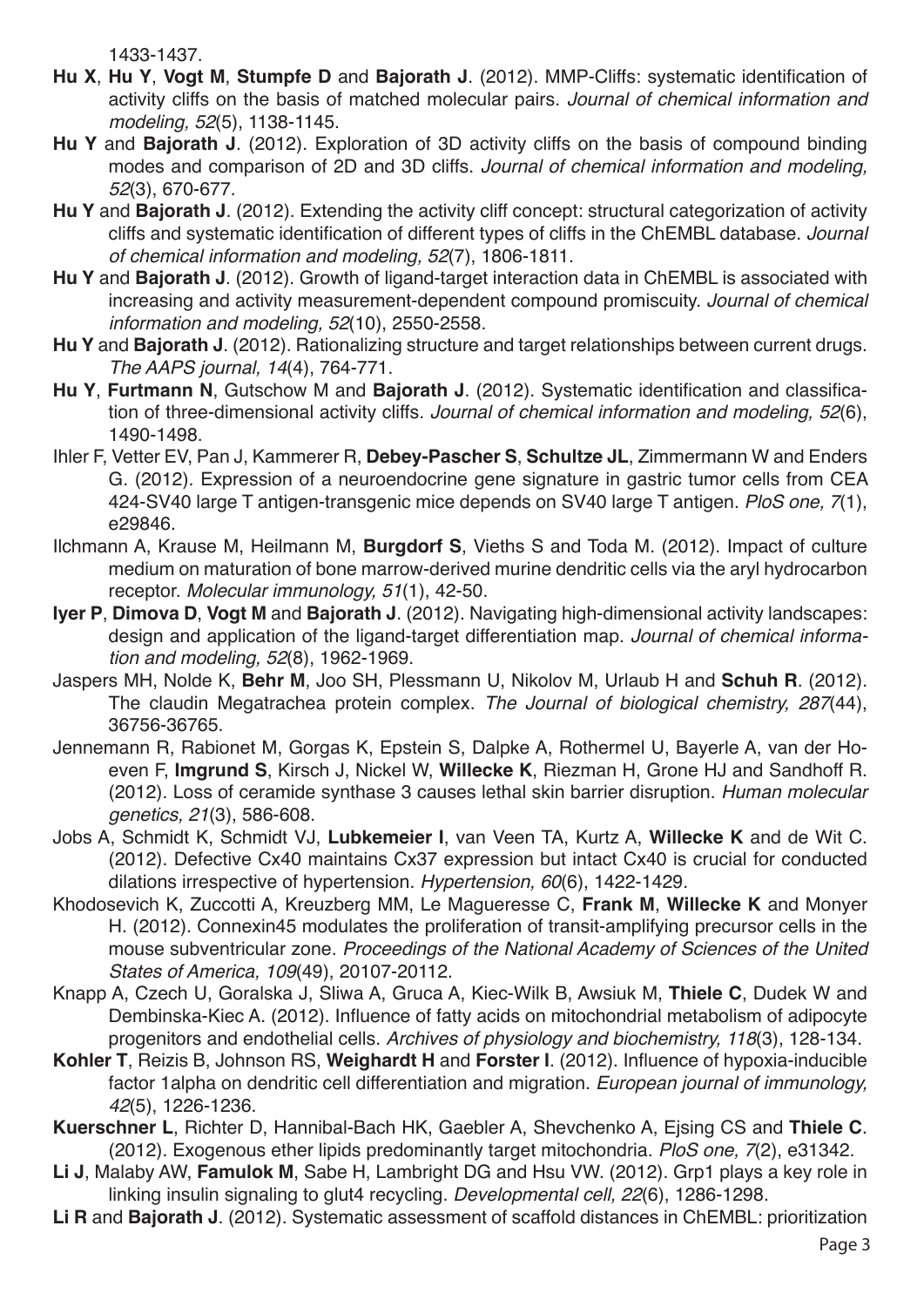of compound data sets for scaffold hopping analysis in virtual screening. *Journal of computeraided molecular design, 26*(10), 1101-1109.

- **Li T**, **Ackermann D**, **Hall AM** and **Famulok M**. (2012). Input-dependent induction of oligonucleotide structural motifs for performing molecular logic. *Journal of the American Chemical Society, 134*(7), 3508-3516.
- **Lohmann F**, **Ackermann D** and **Famulok M**. (2012). Reversible light switch for macrocycle mobility in a DNA rotaxane. *Journal of the American Chemical Society, 134*(29), 11884-11887.
- Ma J, Xiao F, Xiong M, Andrew AS, Brenner H, Duell EJ, Haugen A, Hoggart C, Hung RJ, Lazarus P, Liu C, Matsuo K, Mayordomo JI, Schwartz AG, **Staratschek-Jox A**, Wichmann E, Yang P and Amos CI. (2012). Natural and orthogonal interaction framework for modeling geneenvironment interactions with application to lung cancer. *Human heredity, 73*(4), 185-194.
- Maurer E, Sisay MT, Stirnberg M, Steinmetzer T, **Bajorath J** and Gutschow M. (2012). Insights into matriptase-2 substrate binding and inhibition mechanisms by analyzing active-site-mutated variants. *ChemMedChem, 7*(1), 68-72.
- Mayer P, Mayer B and **Mayer G**. (2012). Systems biology: building a useful model from multiple markers and profiles. Nephrology, dialysis, transplantation : official publication of the Euro*pean Dialysis and Transplant Association - European Renal Association, 27*(11), 3995-4002.
- McInnes N, Sadlon TJ, Brown CY, Pederson S, **Beyer M**, **Schultze JL**, McColl S, Goodall GJ and Barry SC. (2012). FOXP3 and FOXP3-regulated microRNAs suppress SATB1 in breast cancer cells. *Oncogene, 31*(8), 1045-1054.
- Meyer C, Eydeler K, Magbanua E, Zivkovic T, Piganeau N, Lorenzen I, Grotzinger J, **Mayer G**, Rose-John S and Hahn U. (2012). Interleukin-6 receptor specific RNA aptamers for cargo delivery into target cells. *RNA biology, 9*(1), 67-80.
- Molnar E, Swamy M, Holzer M, Beck-Garcia K, Worch R, **Thiele C**, Guigas G, Boye K, Luescher IF, Schwille P, Schubert R and Schamel WW. (2012). Cholesterol and sphingomyelin drive ligand-independent T-cell antigen receptor nanoclustering. *The Journal of biological chemistry, 287*(51), 42664-42674.
- **Namasivayam V** and **Bajorath J**. (2012). Multiobjective particle swarm optimization: automated identification of structure-activity relationship-informative compounds with favorable physicochemical property distributions. *Journal of chemical information and modeling, 52*(11), 2848- 2855.
- **Namasivayam V** and **Bajorath J**. (2012). Searching for coordinated activity cliffs using particle swarm optimization. *Journal of chemical information and modeling, 52*(4), 927-934.
- **Namasivayam V**, **Iyer P** and **Bajorath J**. (2012). Exploring SAR continuity in the vicinity of activity cliffs. *Chemical biology & drug design, 79*(1), 22-29.
- Niwa D, Fujie T, **Lang T**, Goda N and Takeoka S. (2012). Heterofunctional nanosheet controlling cell adhesion properties by collagen coating. *Journal of biomaterials applications, 27*(2), 131-141.
- **Petkau G**, **Wingen C**, **Jussen LC**, **Radtke T** and **Behr M**. (2012). Obstructor-A is required for epithelial extracellular matrix dynamics, exoskeleton function, and tubulogenesis. *The Journal of biological chemistry, 287*(25), 21396-21405.
- Pinto A, **Lennarz S**, Rodrigues-Correia A, **Heckel A**, O'Sullivan CK and **Mayer G**. (2012). Functional detection of proteins by caged aptamers. *ACS chemical biology, 7*(2), 360-366.
- Poppelreuther M, Rudolph B, Du C, Grossmann R, Becker M, **Thiele C**, Ehehalt R and Fullekrug J. (2012). The N-terminal region of acyl-CoA synthetase 3 is essential for both the localization on lipid droplets and the function in fatty acid uptake. *Journal of lipid research, 53*(5), 888-900.
- **Raunest M** and **Kandt C**. (2012). Locked on one side only: ground state dynamics of the outer membrane efflux duct TolC. *Biochemistry, 51*(8), 1719-1729.
- **Ripphausen P**, Freundlieb M, Brunschweiger A, Zimmermann H, Muller CE and **Bajorath J**. (2012). Virtual screening identifies novel sulfonamide inhibitors of ecto-5'-nucleotidase. *Journal of medicinal chemistry, 55*(14), 6576-6581.
- **Ripphausen P**, **Stumpfe D** and **Bajorath J**. (2012). Analysis of structure-based virtual screening studies and characterization of identified active compounds. *Future medicinal chemistry, 4*(5), 603-613.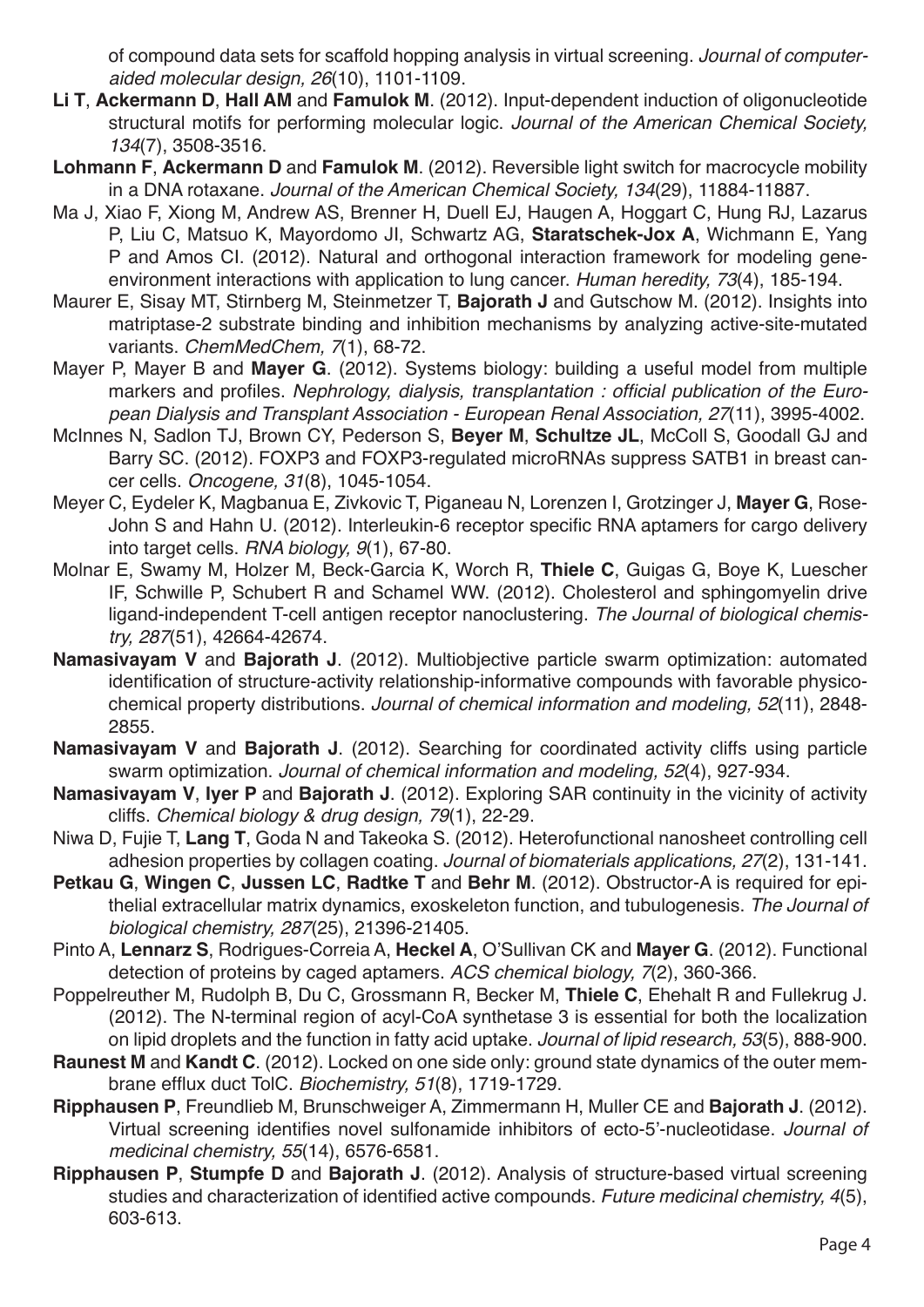- **Rohrbach F**, Fatthalla MI, Kupper T, Potzsch B, Muller J, Petersen M, Pedersen EB and **Mayer G**. (2012). Chemical maturation of a bivalent aptamer by single domain variation. *Chembiochem : a European journal of chemical biology, 13*(5), 631-634.
- **Rohrbach F**, Karadeniz H, Erdem A, **Famulok M** and **Mayer G**. (2012). Label-free impedimetric aptasensor for lysozyme detection based on carbon nanotube-modified screen-printed electrodes. *Analytical biochemistry, 421*(2), 454-459.
- Roth W, Kumar V, Beer HD, Richter M, Wohlenberg C, Reuter U, Thiering S, **Staratschek-Jox A**, **Hofmann A**, Kreusch F, **Schultze JL**, Vogl T, Roth J, Reichelt J, Hausser I and Magin TM. (2012). Keratin 1 maintains skin integrity and participates in an inflammatory network in skin through interleukin-18. *Journal of cell science, 125*(Pt 22), 5269-5279.
- Ruhl H, Muller J, Harbrecht U, Fimmers R, Oldenburg J, **Mayer G** and Potzsch B. (2012). Thrombin inhibition profiles in healthy individuals and thrombophilic patients. *Thrombosis and haemostasis, 107*(5), 848-853.
- **Sandhoff K**. (2012). My journey into the world of sphingolipids and sphingolipidoses. *Proceedings of the Japan Academy. Series B, Physical and biological sciences, 88*(10), 554-582.
- Schafer M, **Farwanah H**, Willrodt AH, Huebner AJ, **Sandhoff K**, Roop D, Hohl D, Bloch W and Werner S. (2012). Nrf2 links epidermal barrier function with antioxidant defense. *EMBO molecular medicine, 4*(5), 364-379.
- Schmid-Burgk JL, Xie Z, Frank S, Virreira Winter S, **Mitschka S**, **Kolanus W**, Murray A and Benenson Y. (2012). Rapid hierarchical assembly of medium-size DNA cassettes. *Nucleic acids research, 40*(12), e92.
- Schmidt A, Jung J, Ernstmann N, Driller E, Neumann M, **Staratschek-Jox A**, Schneider C, Wolf J and Pfaff H. (2012). The association between active participation in a sports club, physical activity and social network on the development of lung cancer in smokers: a case-control study. *BMC research notes, 5*, 2.
- **Schmidt SV**, **Nino-Castro AC** and **Schultze JL**. (2012). Regulatory dendritic cells: there is more than just immune activation. *Frontiers in immunology, 3*, 274.
- **Schmidt TH** and **Kandt C**. (2012). LAMBADA and InflateGRO2: efficient membrane alignment and insertion of membrane proteins for molecular dynamics simulations. *Journal of chemical information and modeling, 52*(10), 2657-2669.
- Schmidt VJ, Jobs A, von Maltzahn J, Worsdorfer P, **Willecke K** and de Wit C. (2012). Connexin45 is expressed in vascular smooth muscle but its function remains elusive. *PloS one, 7*(7), e42287.
- **Schreiber A**, **Fischer S** and **Lang T**. (2012). The amyloid precursor protein forms plasmalemmal clusters via its pathogenic amyloid-beta domain. *Biophysical journal, 102*(6), 1411-1417.
- Schwandt T, Schumak B, Gielen GH, Jungerkes F, Schmidbauer P, Klocke K, **Staratschek-Jox A**, van Rooijen N, Kraal G, Ludwig-Portugall I, Franken L, Wehner S, Kalff JC, Weber O, Kirschning C, Coch C, Kalinke U, Wenzel J, Kurts C, Zawatzky R, Holzmann B, Layland L, **Schultze JL**, **Burgdorf S**, den Haan JM, Knolle PA and Limmer A. (2012). Expression of type I interferon by splenic macrophages suppresses adaptive immunity during sepsis. *The EMBO journal, 31*(1), 201-213.
- **Sonntag S**, Dedek K, Dorgau B, Schultz K, Schmidt KF, Cimiotti K, Weiler R, Lowel S, **Willecke K** and Janssen-Bienhold U. (2012). Ablation of retinal horizontal cells from adult mice leads to rod degeneration and remodeling in the outer retina. The Journal of neuroscience : the official *journal of the Society for Neuroscience, 32*(31), 10713-10724.
- **Stumpfe D** and **Bajorath J**. (2012). Exploring activity cliffs in medicinal chemistry. *Journal of medicinal chemistry, 55*(7), 2932-2942.
- **Stumpfe D** and **Bajorath J**. (2012). Frequency of occurrence and potency range distribution of activity cliffs in bioactive compounds. *Journal of chemical information and modeling, 52*(9), 2348-2353.
- **Stumpfe D**, **Ripphausen P** and **Bajorath J**. (2012). Virtual compound screening in drug discovery. *Future medicinal chemistry, 4*(5), 593-602.
- Terme M, Ullrich E, Aymeric L, Meinhardt K, Coudert JD, Desbois M, Ghiringhelli F, Viaud S, Ryffel B,